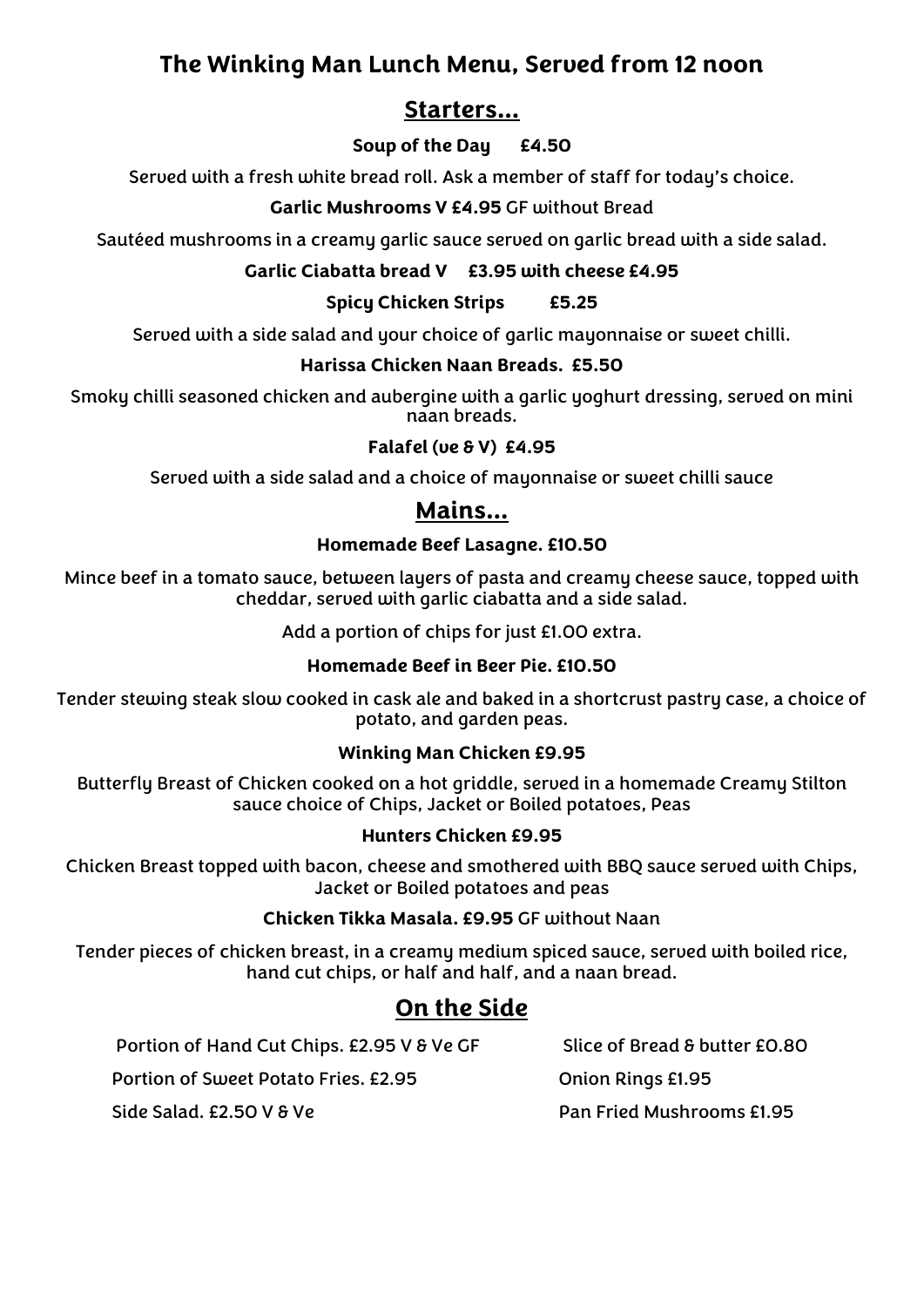## **From the Grill…**

**10 oz Sirloin Steak. £15.95** GF without onion rings

**10 oz Rump Steak. £14.95** GF without onion rings

Served with your choice of potato, seasonal vegetables, onion rings, cherry tomatoes, and a field mushroom.

Creamy Stilton V/ Peppercorn V/ Diane Sauce V £2.50 each

**14oz Gammon Steak. £13.95** GF

Served with your choice of potato, fried egg or grilled pineapple, and garden peas.

#### **SIZZLING All Day Brunch £10.95**

4 oz Steak, Two Sausages, Two Rashers of Bacon, Two Fried Eggs, chips, and half grilled tomato on a bed of fried onions

(This carries on cooking so please order the steak under your normal preference)

### **Smaller Plate…**

**Ham, Egg and Chips £8** *GF*

**Chilli Con Carne and rice £7** *GF*

**Scampi Chips and Peas £7.50**

**Cod chips & mushy peas £8.95**

**Cheese and Onion Omelette £7.50** *GF V*

**Ham Omelette £7.50** GF

**Mushroom Omelette £7.50** *GF V*

Two egg Omelettes Served with a Salad Garnish and chips

**Salads**… GF without Bread

#### **Ham and Cheese £9**

#### **Hot chicken and bacon £9**

#### **Prawn Salad £9**

With Prawn Sauce dip

#### **Mixed leaf salads, served with a bread roll.**

No salad dressing on but just ask if you prefer with dressing

### **Sandwiches…**

| Cheese v Ham or Beef                                      | £5.25 |
|-----------------------------------------------------------|-------|
| Tuna Mayonnaise                                           | £5.50 |
| <b>Prawn Mayonnaise</b>                                   | £5.50 |
| Served on Ciabatta or Sandwich Bread with a Salad Garnish |       |

**Fish Finger Sandwich £7** Served with Lettuce and Tartar sauce on the side

**Jacket Potato…**

**Prawn Mayonnaise Jacket £5.50**

**Mature Cheddar Cheese Jacket £5** V

**Tuna Mayonnaise Jacket £5**

**Baked Beans Jacket £4.95** V & Ve

**Chili Con Carne Jacket £5.50** Jacket Potato All Served with a Salad Garnish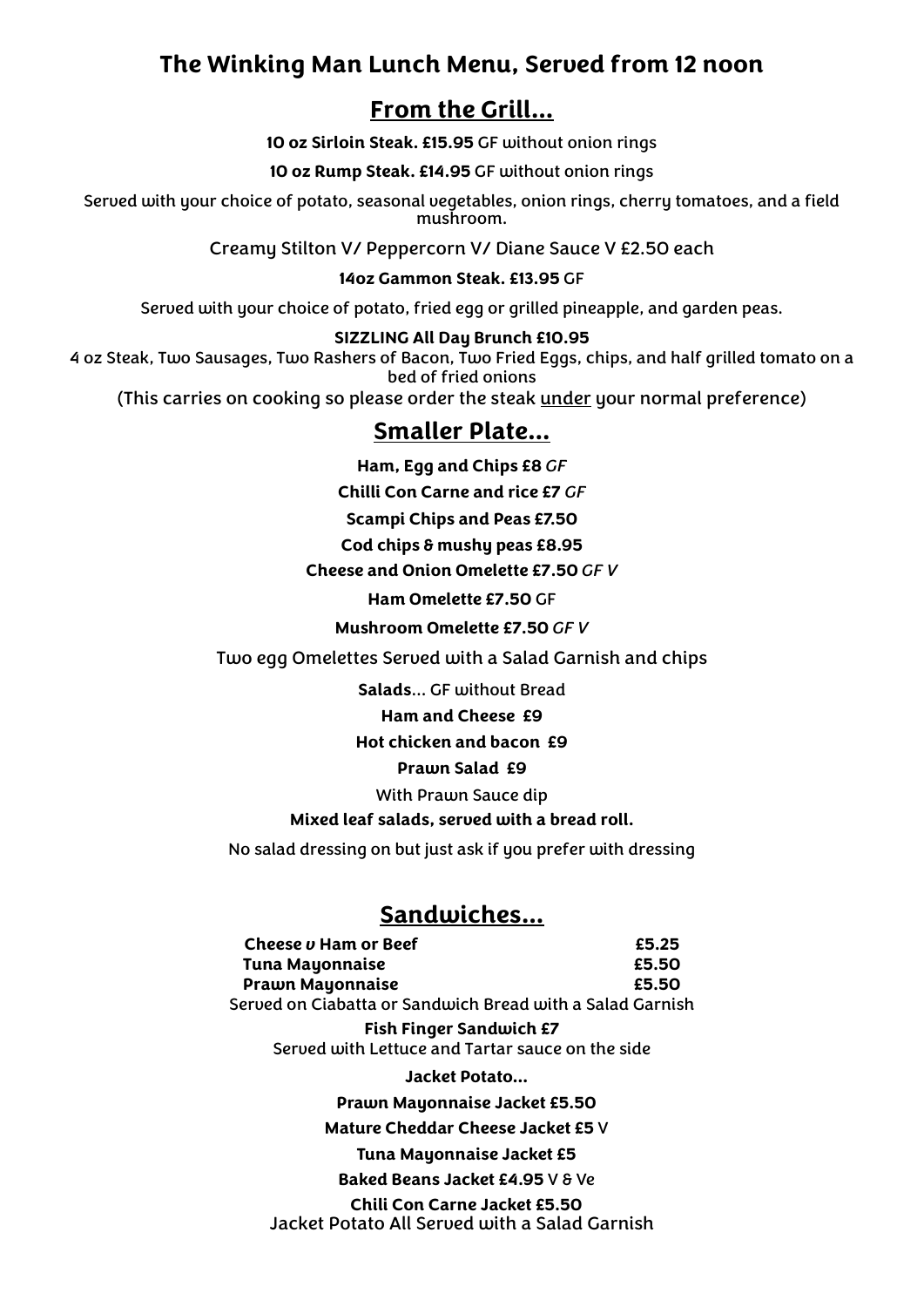#### **Burgers…**

**Ranch Burger £9.95**

6oz Beef burger topped with Bacon,

Cheese and BBQ sauce

#### **Texas Burger £9.95**

6oz beef burger topped with

pulled pork cheese and onion rings

Double up with an extra 6oz beefburger for £2.95

#### **Classic Burger £9**

A 6oz beefburger with side salad & Fries

#### **Kentucky Burger £10**

Battered Chicken fillet burger

#### **Blue Burger £10**

6oz Beef burger topped with

melted Blue Stilton

#### **Spicy bean burger £8.95** (ve)

Served with fries and mixed leaf salad *garnish*

### **Pizza**

#### **10" Margherita pizza (V)**

Homemade pizza base, topped with Italian tomato sauce, and mozzarella

#### **£8.00**

#### **10" Pepperoni pizza**

Homemade pizza base, topped with

Italian tomato sauce, mozzarella, and

pepperoni

#### **£8.95**

#### **10" Vegetable Feast pizza (V)**

Homemade pizza base, topped with

Italian tomato sauce, mozzarella, onion, mushrooms, and peppers

#### **£8.95**

# **Children's menu is separate**

### **Please ask at the bar**